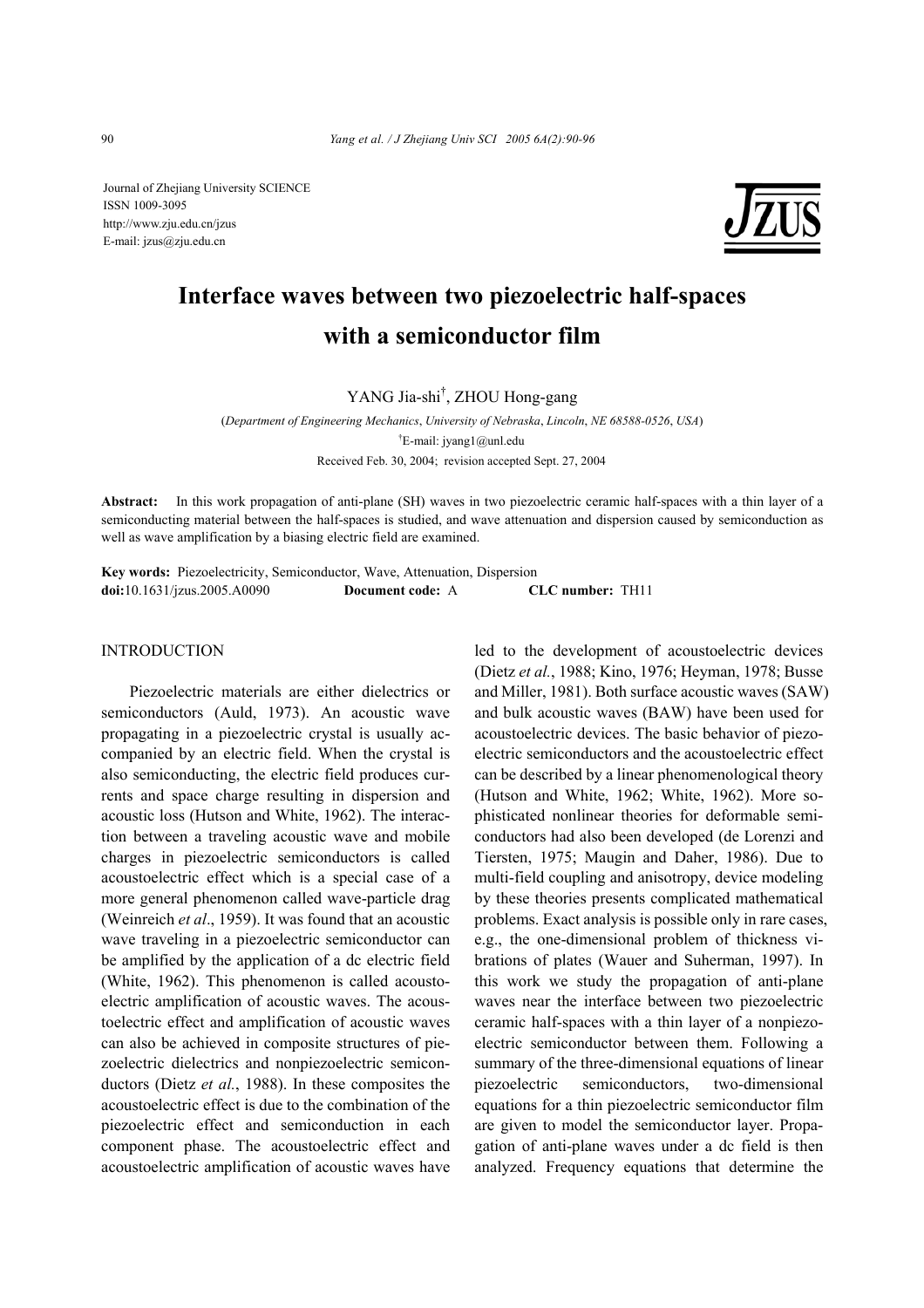dispersion relations are obtained. An approximate analytical solution of the frequency equations and numerical results are presented. Finally, some conclusions are drawn.

#### THREE-DIMENSIONAL EQUATIONS

Consider a homogeneous, one-carrier piezoelectric semiconductor under a uniform dc electric field  $\overline{E}_i$ . The steady state current is  $\overline{J}_i = q \overline{n} \mu_i \overline{E}_i$ . The conventional summation for repeated tensor indices is used. When an acoustic wave propagates through the material, perturbations of the electric field, the carrier density and the current are denoted by *Ej*, *n* and *Ji*. The linear theory for small signals involves the equations of motion, Gauss's law, and the principle of conservation of charge (Hutson and White, 1962; Wauer and Suherman, 1997):

$$
T_{ji,j} = \rho \ddot{u}_i, \ D_{i,i} = qn, \ q\dot{n} + J_{i,i} = 0,
$$
 (1)

where a comma followed by an index denotes partial differentiation with respect to the coordinate associated with the index. A superimposed dot represents differentiation with respect to time. The above equations are accompanied by the following constitutive relations (White, 1962)

$$
T_{ij} = c_{ijkl} S_{kl} - e_{kij} E_k, \quad D_i = e_{ijk} S_{jk} + \varepsilon_{ij} E_j ,
$$
  

$$
J_i = q \overline{n} \mu_{ij} E_j + q n \mu_{ij} \overline{E}_j - q d_{ij} n_{,j},
$$
 (2)

where

$$
S_{ij} = (u_{i,j} + u_{j,i})/2, \qquad E_i = -\phi_{i}.
$$
 (3)

With successive substitutions form Eqs.(2) and (3), Eq.(1) can be written as three equations involving  $\boldsymbol{u}$ ,  $\phi$ and *n* 

$$
c_{ijkl}u_{k,ij} + e_{kij}\phi_{,kj} = \rho \ddot{u}_i, \quad e_{ikl}u_{k,li} - \varepsilon_{ij}\phi_{,ij} = qn, \n\dot{n} - \overline{n}\mu_{ij}\phi_{,ij} + \mu_{ij}\overline{E}_j n_{,i} - d_{ij}n_{,ij} = 0.
$$
\n(4)

On the boundary of a finite body with a unit outward normal  $n_i$ , the mechanical displacement  $u_i$ , the traction vector  $T_{ij}n_i$ , the electric potential  $\phi$ , the normal component of the electric displacement vector  $D_i n_i$ , the carrier density  $n$  and the normal current  $J_i n_i$  may be prescribed on the boundary of a finite body (Wauer and Suherman, 1997).

#### EQUATIONS FOR A THIN FILM

Consider a piezoelectric semiconductor film of thickness 2*h* as shown in Fig.1 with the coordinate system. The film is assumed to be very thin. We need a two-dimensional theory for the film in the manner of the equations for generalized plane stress in elasticity (Sokolnikoff, 1956). The dominating stress components of this film are  $T_{11}$ ,  $T_{33}$  and  $T_{13}$ . We make the usual stress relaxation

$$
T_{2j} = 0, \ j = 1, 2, 3 \tag{5}
$$

According to the compact matrix notation (Tiersten, 1969a), with the range of *p* as 1, 2, …, and 6, Eq.(5) can be written as

$$
T_p = 0, \ p = 2, 4, 6. \tag{6}
$$

For convenience we introduce a convention that subscripts  $u, v, w$  take the values 2, 4, 6 while subscripts *r*, *s*, *t* take the remaining values 1, 3, 5. Then Eq.(2) $_{1,2}$  can be written as

$$
T_r = c_{rs} S_s + c_{ru} S_u - e_{kr} E_k,
$$
  
\n
$$
T_v = c_{vs} S_s + c_{vw} S_w - e_{kv} E_k = 0,
$$
  
\n
$$
D_i = e_{is} S_s + e_{iu} S_u + \varepsilon_{ij} E_j,
$$
\n(7)

where Eq.(6) has been used. From Eq.(7)<sub>2</sub> we have

$$
S_u = -c_{uv}^{-1}c_{vs}S_s + c_{uv}^{-1}e_{kv}E_k
$$
 (8)



 **Fig.1 Plan view and cross section of a thin film of piezoelectric semiconductor**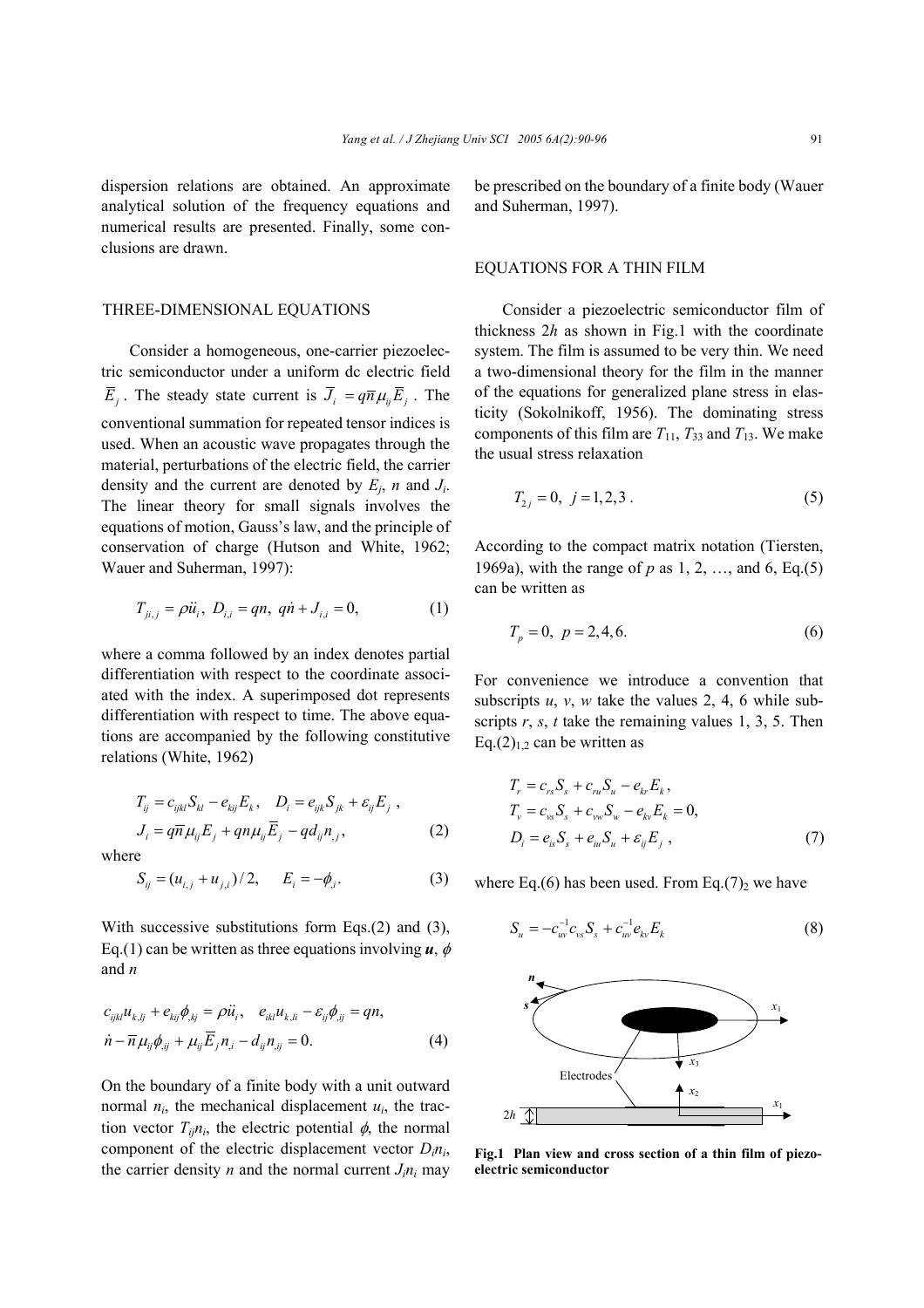Substitution of Eq.(8) into Eq.(7) $_{1,3}$  yields the mechanical and electric constitutive relations for the film

$$
T_r = \overline{c}_{rs} S_s - \overline{e}_{kr} E_k, \quad D_i = \overline{e}_{is} S_s + \overline{e}_{ij} E_j, \tag{9}
$$

whose material constants are

$$
\overline{c}_{rs} = c_{rs} - c_{rs} c_{vw}^{-1} c_{ws}, \overline{e}_{ks} = e_{ks} - e_{kw} c_{wv}^{-1} c_{vs}, \n\overline{\varepsilon}_{kj} = \varepsilon_{kj} + e_{kv} c_{vw}^{-1} e_{jw}
$$
\n(10)

We now introduce another convention that subscripts  $a, b, c$  and *d* assume 1 and 3 but not 2. Then Eq.(9) can be written as

$$
T_{ab} = \overline{c}_{abcd} S_{cd} - \overline{e}_{kab} E_k, D_i = \overline{e}_{iab} S_{ab} + \overline{\varepsilon}_{ij} E_j \qquad (11)
$$

Integrating the equations in Eq.(1)<sub>1</sub> for  $i=1, 3$  and Eq.(1)<sub>2.3</sub> with respect to  $x_2$  through the film thickness, we obtain the following two-dimensional equations of motion, Gauss's law and the conservation of charge:

$$
T_{ab,a} + \frac{1}{2h} [T_{2b}(x_2 = h) - T_{2b}(x_2 = -h)] = \rho \ddot{u}_b,
$$
  
\n
$$
D_{a,a} + \frac{1}{2h} [D_2(x_2 = h) - D_2(x_2 = -h)] = qn,
$$
  
\n
$$
q\dot{n} + J_{a,a} + \frac{1}{2h} [J_2(x_2 = h) - J_2(x_2 = -h)] = 0,
$$
 (12)

where  $u_a$ ,  $T_{ab}$ ,  $D_a$ ,  $J_a$  and *n* are averages of the corresponding three-dimensional quantities along the film thickness.

## INTERFACE WAVES

Consider two piezoelectric half-spaces of polarized ceramics with a semiconductor film of silicon between them (Fig.2). Silicon is a cubic crystal with m3m symmetry and without piezoelectric coupling. The film is assumed to be very thin as compared to the wavelength we are interested in, and can be modeled by the film equations in the previous section. In this case the equations of the thin film will appear as interface continuity conditions between the half-spaces. This type of approximation had been used to model surface waves guided by thin elastic films (Tiersten, 1969b). For ceramics poled in the  $x_3$  direction we have

| $c_{11}$                                    | $c_{12}$           | $c_{13}$           | $\boldsymbol{0}$ |                    |                  |                  | $\boldsymbol{0}$ | $e_{31}$         |                          |
|---------------------------------------------|--------------------|--------------------|------------------|--------------------|------------------|------------------|------------------|------------------|--------------------------|
| $c_{21}$                                    | $c_{11}$           | $c_{13}$           | $\boldsymbol{0}$ | $\boldsymbol{0}$   | 0                | $\boldsymbol{0}$ | $\boldsymbol{0}$ | $e_{31}$         |                          |
| $c_{31}$                                    | $c_{31}$           | $c_{33}$           | $\boldsymbol{0}$ | $\boldsymbol{0}$   | $\boldsymbol{0}$ | $\boldsymbol{0}$ | $\boldsymbol{0}$ | $e_{33}$         |                          |
| $\begin{array}{ c c } \hline 0 \end{array}$ | $\boldsymbol{0}$   | $\boldsymbol{0}$   | $c_{44}$         | $\boldsymbol{0}$   | $\boldsymbol{0}$ | $\boldsymbol{0}$ | $e_{15}$         | 0                | $\overline{\phantom{a}}$ |
| $\vert 0$                                   | $\boldsymbol{0}$   | $\boldsymbol{0}$   | $\boldsymbol{0}$ | $\mathcal{C}_{44}$ | $\boldsymbol{0}$ | $e_{15}$         | $\boldsymbol{0}$ | 0                |                          |
| $\boldsymbol{0}$                            | $\boldsymbol{0}$   | $\boldsymbol{0}$   | $\boldsymbol{0}$ | $\boldsymbol{0}$   | $c_{66}$ )       | $\boldsymbol{0}$ | $\boldsymbol{0}$ | $\boldsymbol{0}$ |                          |
| $\mathcal{E}_{11}$                          | $\boldsymbol{0}$   | $\boldsymbol{0}$   |                  |                    |                  |                  |                  |                  |                          |
| $\begin{bmatrix} 0 \\ 0 \end{bmatrix}$      | $\mathcal{E}_{11}$ | $\boldsymbol{0}$   | Ι,               |                    |                  |                  |                  |                  | (13)                     |
|                                             |                    | $\mathcal{E}_{33}$ |                  |                    |                  |                  |                  |                  |                          |

where  $c_{66} = (c_{11} - c_{12})/2$  (Tiersten, 1969a). We are interested in anti-plane motions with

$$
u_1 = u_2 = 0, \ u_3 = u_3(x_1, x_2, t), \ \phi = \phi(x_1, x_2, t) \tag{14}
$$

The non-vanishing strain and electric field components are

$$
\begin{cases}\n2S_{13} \\
2S_{23}\n\end{cases} = \nabla u_3, \quad\n\begin{cases}\nE_1 \\
E_2\n\end{cases} = -\nabla \phi \tag{15}
$$

where  $\nabla = \mathbf{i}_1 \partial_1 + \mathbf{i}_2 \partial_2$  is the two-dimensional gradient operator. The nontrivial components of  $T_{ij}$  and  $D_i$  are

$$
\begin{Bmatrix} T_{13} \\ T_{23} \end{Bmatrix} = c_{44} \nabla u_3 + e_{15} \nabla \phi, \ \begin{Bmatrix} D_1 \\ D_2 \end{Bmatrix} = e_{15} \nabla u_3 - \varepsilon_{11} \nabla \phi \quad (16)
$$

The nontrivial components of the equations of motion and charge take the following form:

$$
c_{44}\nabla^2 u_3 + e_{15}\nabla^2 \phi = \rho \ddot{u}_3, e_{15}\nabla^2 u_3 - \varepsilon_{11}\nabla^2 \phi = 0, \qquad (17)
$$

where  $\nabla^2$  is the two-dimensional Laplacian  $\nabla^2 = \partial_1^2 + \partial_2^2$ . Introducing (Bleustein, 1968)



**Fig.2 Two ceramic half-spaces with a semiconductor film**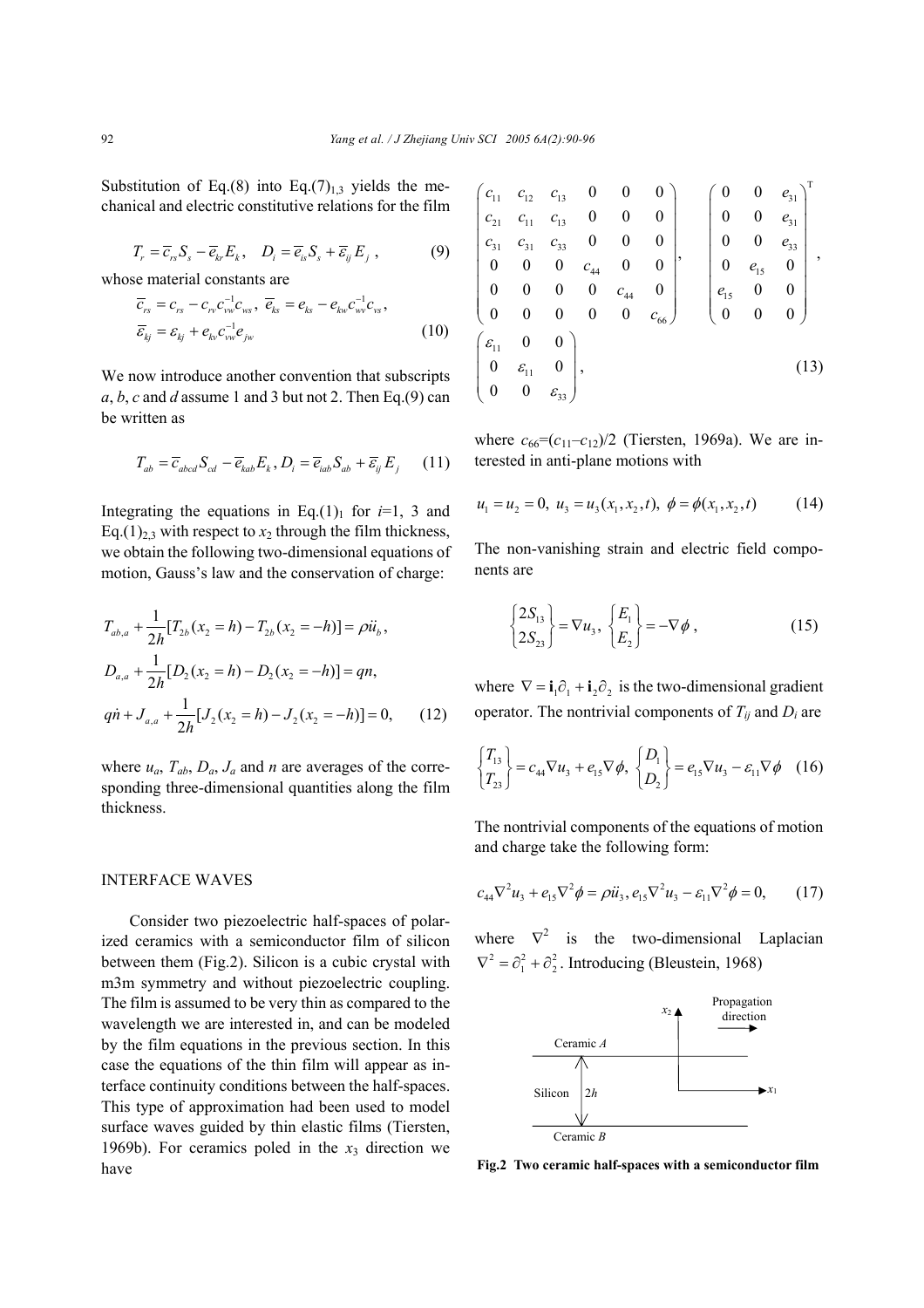$$
\psi = \phi - \frac{e_{15}}{\varepsilon_{11}} u_3, \qquad (18)
$$

then

$$
T_{23} = \overline{c}_{44} u_{3,2} + e_{15} \psi_{,2}, \quad T_{31} = \overline{c}_{44} u_{3,1} + e_{15} \psi_{,1},
$$
  
\n
$$
D_1 = -\varepsilon_{11} \psi_{,1}, \qquad D_2 = -\varepsilon_{11} \psi_{,2}, \tag{19}
$$

and

$$
\overline{c}_{44}\nabla^2 u_3 = \rho \ddot{u}_3, \nabla^2 \psi = 0,\tag{20}
$$

where

$$
\overline{c}_{44} = c_{44} + \frac{e_{15}^2}{\varepsilon_{11}} = c_{44} (1 + k_{15}^2), \ k_{15}^2 = \frac{e_{15}^2}{\varepsilon_{11} c_{44}} \qquad (21)
$$

## **Fields in the upper half-space**

For the upper half-space, the solution can be written as

$$
u_{A} = U e^{-\eta_{A} x_{2}} \exp i(\xi x_{1} - \omega t),
$$
  
\n
$$
\psi_{A} = \Psi_{A} e^{-\xi x_{2}} \exp i(\xi x_{1} - \omega t),
$$
\n(22)

where  $U$  and  $\Psi_A$  are undetermined constants,

$$
\eta_A^2 = \xi^2 - \frac{\rho_A \omega^2}{\overline{c}_A} = \xi^2 \left( 1 - \frac{v^2}{v_A^2} \right) > 0 , \qquad (23)
$$

and

$$
v = \omega / \xi, \ v_A^2 = \overline{c}_A / \rho_A. \tag{24}
$$

For continuity conditions, we need  $\phi_A$ ,  $T_{23}$  and  $D_2$  in ceramic *A*. We denote  $T_{23}$  and  $D_2$  by  $T_A$  and  $D_A$ :

$$
\phi_A = \psi_A + \frac{e_A}{\varepsilon_A} u_A
$$
  
=  $(\Psi_A e^{-\xi x_2} + \frac{e_A}{\varepsilon_A} U e^{-\eta_A x_2}) \exp i(\xi x_1 - \omega t),$   

$$
T_A = \overline{c}_A u_{A,2} + e_A \psi_{A,2}
$$
  
=  $-(\overline{c}_A \eta_A U e^{-\eta_A x_2} + e_A \xi \Psi_A e^{-\xi x_2}) \exp i(\xi x_1 - \omega t),$   

$$
D_A = -\varepsilon_A \psi_{A,2} = \varepsilon_A \xi \Psi_A e^{-\xi x_2} \exp i(\xi x_1 - \omega t).
$$
 (25)

### **Fields in the lower half-space**

Similarly, for the lower half-space, the solutions can be written as

$$
u_B = U e^{\eta_B x_2} \exp i(\xi x_1 - \omega t),
$$
  
\n
$$
\psi_B = \Psi_B e^{\xi x_2} \exp i(\xi x_1 - \omega t),
$$
\n(26)

$$
\psi_B = \Psi_B e^{\xi x_2} \exp i(\xi x_1 - \omega t),
$$

where

$$
\eta_B^2 = \xi^2 - \frac{\rho_B \omega^2}{\overline{c}_B} = \xi^2 \left( 1 - \frac{v^2}{v_B^2} \right) > 0 , \qquad (27)
$$

$$
v_B^2 = \overline{c}_B / \rho_B \,. \tag{28}
$$

Note that the continuity of *u* between the two half-spaces is already satisfied. For the other continuity conditions, we need  $\phi_B$ ,  $T_{23}$  and  $D_2$  in ceramic *B*. We denote  $T_{23}$  and  $D_2$  by  $T_B$  and  $D_B$ :

$$
\phi_B = \psi_B + \frac{e_B}{\varepsilon_B} u_B
$$
  
\n
$$
= \left( \Psi_B e^{\zeta x_2} + \frac{e_B}{\varepsilon_B} U e^{\eta_B x_2} \right) \exp i(\xi x_1 - \omega t),
$$
  
\n
$$
T_B = \overline{c}_B u_{B,2} + e_B \psi_{B,2}
$$
  
\n
$$
= (\overline{c}_B \eta_B U e^{\eta_B x_2} + e_B \xi \Psi_B e^{\xi x_2}) \exp i(\xi x_1 - \omega t),
$$
  
\n
$$
D_B = -\varepsilon_B \psi_{B,2} = -\varepsilon_B \xi \Psi_B e^{\xi x_2} \exp i(\xi x_1 - \omega t). \quad (29)
$$

#### **Fields in the film**

For long waves, fields in the semiconductor film can be treated as functions of  $x_1$  and time only. Denote the fields in the film by

$$
u = U \exp i(\xi x_1 - \omega t), \ \phi = \Phi \exp i(\xi x_1 - \omega t),
$$
  
\n
$$
n = N \exp i(\xi x_1 - \omega t)
$$
\n(30)

where  $\Phi$  and *N* are undetermined constants. Eq.(30) already satisfies the continuity of mechanical displacement between the film and the ceramic half-spaces. We use a prime to indicate the elastic and dielectric constants as well as the mass density of the film. The elastic and dielectric constants are given by

$$
\begin{pmatrix} c'_{11} & c'_{12} & c'_{12} & 0 & 0 & 0 \ c'_{12} & c'_{11} & c_{12} & 0 & 0 & 0 \ c'_{12} & c'_{12} & c'_{11} & 0 & 0 & 0 \ 0 & 0 & 0 & c'_{44} & 0 & 0 \ 0 & 0 & 0 & 0 & c'_{44} & 0 \ 0 & 0 & 0 & 0 & 0 & c'_{44} \end{pmatrix}, \begin{pmatrix} \varepsilon'_{11} & 0 & 0 \\ 0 & \varepsilon'_{11} & 0 \\ 0 & 0 & \varepsilon'_{11} \end{pmatrix}.
$$
 (31)

Consider the case when the dc biasing electric field is in the  $x_1$  direction. From Eqs.(30), (31), (11) and (2)<sub>3</sub> we obtain

$$
T_{13} = \overline{c}_{55} S_{13} = \overline{c}_{44}^{\prime} u_{3,1} = \overline{c}_{44}^{\prime} i \xi U e^{i(\xi x_1 - \omega t)},
$$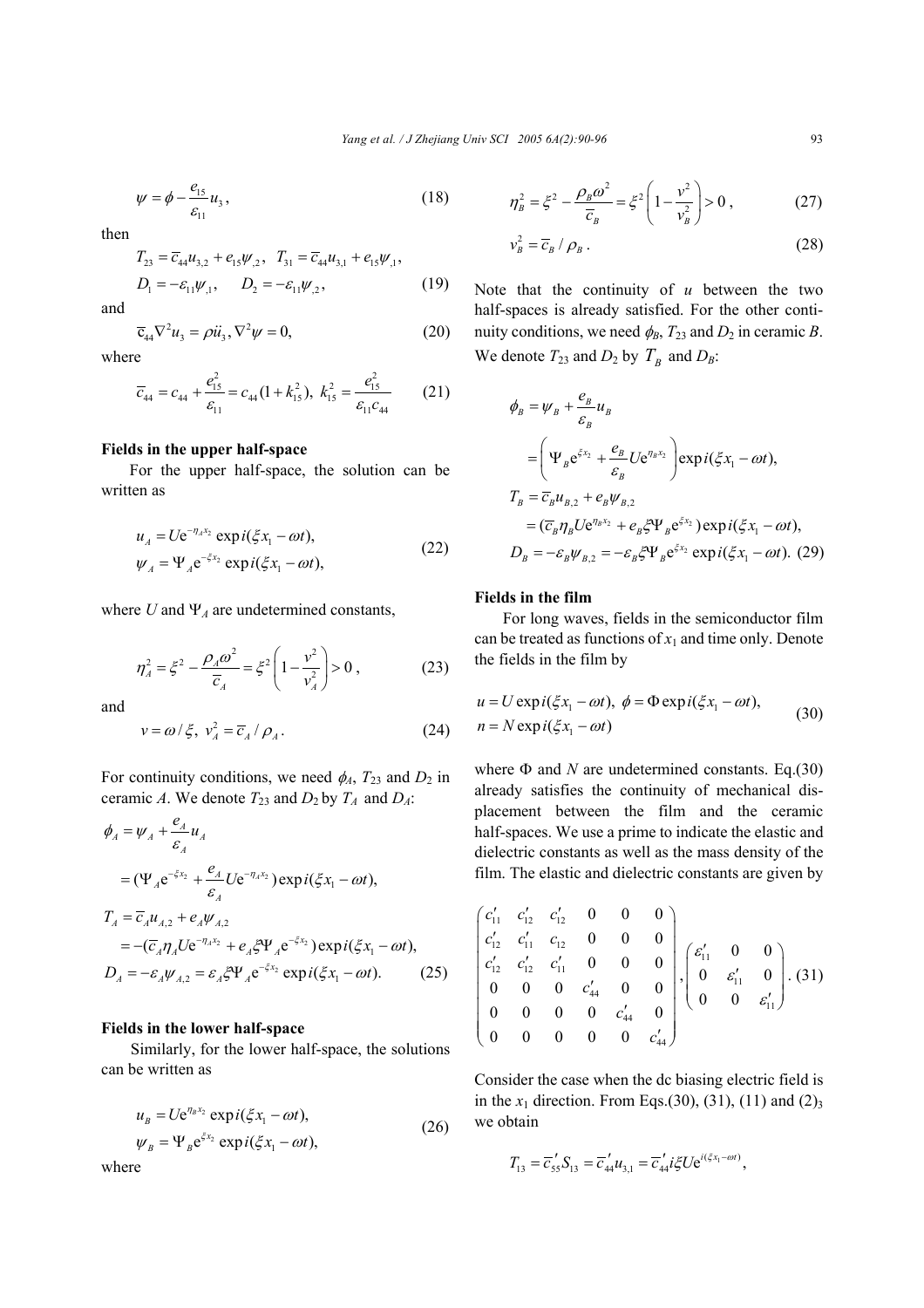$$
D_1 = \overline{\varepsilon}_1 E_1 = -\overline{\varepsilon}_1 \phi_{,1} = -\overline{\varepsilon}_1 i \xi \Phi e^{i(\xi x_1 - \omega t)},
$$
  
\n
$$
J_1 = -q\overline{n} \mu_{11} \phi_{,1} + qn\mu_{11} \overline{E}_1 - qd_{11}n_{,1}
$$
  
\n
$$
= (-q\overline{n} \mu_{11} i\xi \Phi + qN\mu_{11} \overline{E}_1 - qd_{11} i\xi N)e^{i(\xi x_1 - \omega t)}
$$
(32)

#### **Continuity conditions**

From the continuity of the electric potential and Eq. $(12)$ , we have

$$
\Psi_A + \frac{e_A}{\varepsilon_A} U = \Phi, \quad \Psi_B + \frac{e_B}{\varepsilon_B} U = \Phi,
$$
  
\n
$$
-\overline{c}_{44}' \xi^2 U + \frac{1}{2h} [-(\overline{c}_A \eta_A U + e_A \xi \Psi_A) - (\overline{c}_B \eta_B U + e_B \xi \Psi_B)]
$$
  
\n
$$
= -\rho' \omega^2 U,
$$
  
\n
$$
\overline{\varepsilon}_{11}' \xi^2 \Phi + \frac{1}{2h} (\varepsilon_A \xi \Psi_A + \varepsilon_B \xi \Psi_B) = qN,
$$
  
\n
$$
-q i \omega N + i \xi (-q \overline{n} \mu_{11} i \xi \Phi + qN \mu_{11} \overline{E}_1 - q d_{11} i \xi N) = 0.
$$
\n(33)

Eq.(33) is a system of linear homogeneous equations for *U*,  $\Psi_A$ ,  $\Psi_B$ ,  $\Phi$  and *N*. For nontrivial solutions the determinant of the coefficient matrix of Eq.(33) has to vanish, which gives the following frequency equation that determines the dispersion relations of the waves:

$$
\rho' \frac{\omega^2}{\xi^2} \xi 2h - \overline{c}_4' \xi 2h - \overline{c}_A \frac{\eta_A}{\xi} - \overline{c}_B \frac{\eta_B}{\xi} + \frac{e_A^2}{\varepsilon_A} + \frac{e_B^2}{\varepsilon_B}
$$
  
= 
$$
\frac{(e_A + e_B)^2}{\overline{\varepsilon}_1' \xi 2h + \varepsilon_A + \varepsilon_B + \frac{q \overline{n} \mu_{11} 2h}{d_{11} \xi + i(\overline{E}_1 \mu_{11} - \omega/\xi)}
$$
(34)

Or, in terms of the wave speed  $v$ , Eq.(34) can be written as

$$
\overline{c}_{44}' \left( \frac{v^2}{v_T'^2} - 1 \right) \xi 2h - \overline{c}_A \sqrt{1 - \frac{v^2}{v_A^2} - \overline{c}_B \sqrt{1 - \frac{v^2}{v_B^2} + \frac{e_A^2}{\varepsilon_A} + \frac{e_B^2}{\varepsilon_B}}}
$$
\n
$$
= \frac{(e_A + e_B)^2}{\overline{\varepsilon}_{11}' \xi 2h + \varepsilon_A + \varepsilon_B + \frac{q \overline{n} \mu_{11} 2h}{d_{11} \xi + i(\overline{E}_1 \mu_{11} - v)}}
$$
\n(35)

where

$$
v_T^{\prime 2} = c_{44}^{\prime} / \rho^{\prime} \,. \tag{36}
$$

We observe from Eq.(35) that:

(i) As a special case, when *h*=0, i.e., the semiconductor film does not exist, Eq.(35) reduces to the equation that determines the speed of interface waves between two ceramic half-spaces (Maerfeld and Tournois, 1971);

(ii) Different from the interface waves (Maerfeld and Tournois, 1971) which are not dispersive, waves determined by Eq.(35) are dispersive due to the presence of the film which introduces a length parameter *h* into the problem;

(iii) If the two half-spaces are of the same ceramics with opposite poling directions, we have (Maerfeld and Tournois, 1971)

$$
\overline{c}_B = \overline{c}_A = \overline{c} , e_B = -e_A = -e , \varepsilon_B = \varepsilon_A = \varepsilon . \quad (37)
$$

Then Eq.(35) simplifies to

$$
\frac{\overline{c}_{44}'}{\overline{c}} \left( \frac{v^2}{v_T'^2} - 1 \right) \xi h - \sqrt{1 - \frac{v^2}{v_T^2}} + k^2 = 0 , \qquad (38)
$$

where

$$
v_T^2 = \overline{c} / \rho, \qquad k^2 = e^2 / (\varepsilon \overline{c}). \tag{39}
$$

Eq.(38) represents a dispersive but nondissipative wave. In this case the electric fields produced by the two ceramic half-spaces cancel with each other in the semiconductor film. Hence there is no conduction and dissipation in the film.

(iv) If the two half-spaces are of the same ceramics with the same poling direction, Eq.(35) reduces to

$$
\frac{\overline{c}_{44}'}{\overline{c}} \left( \frac{v^2}{v_T'^2} - 1 \right) \xi h - \sqrt{1 - \frac{v^2}{v_T^2}} + k^2
$$
\n
$$
= \frac{k^2}{\frac{\overline{\varepsilon}_{11}'}{\varepsilon} \xi h + 1 + \frac{q \overline{n} \mu_{11} h}{\varepsilon [d_{11} \xi + i(\overline{E}_1 \mu_{11} - v)]}}.
$$
\n(40)

The denominator of the right-hand side of Eq.(40) indicates that a complex wave speed may be expected and that the imaginary part of the complex wave speed may change its sign (wave amplification) when  $\mu_{11} \overline{E}_1 - v$  changes its sign or

$$
v = \omega / \xi = \mu_{11} \overline{E}_1, \qquad (41)
$$

i.e., the acoustic wave speed is equal to the carrier drift speed.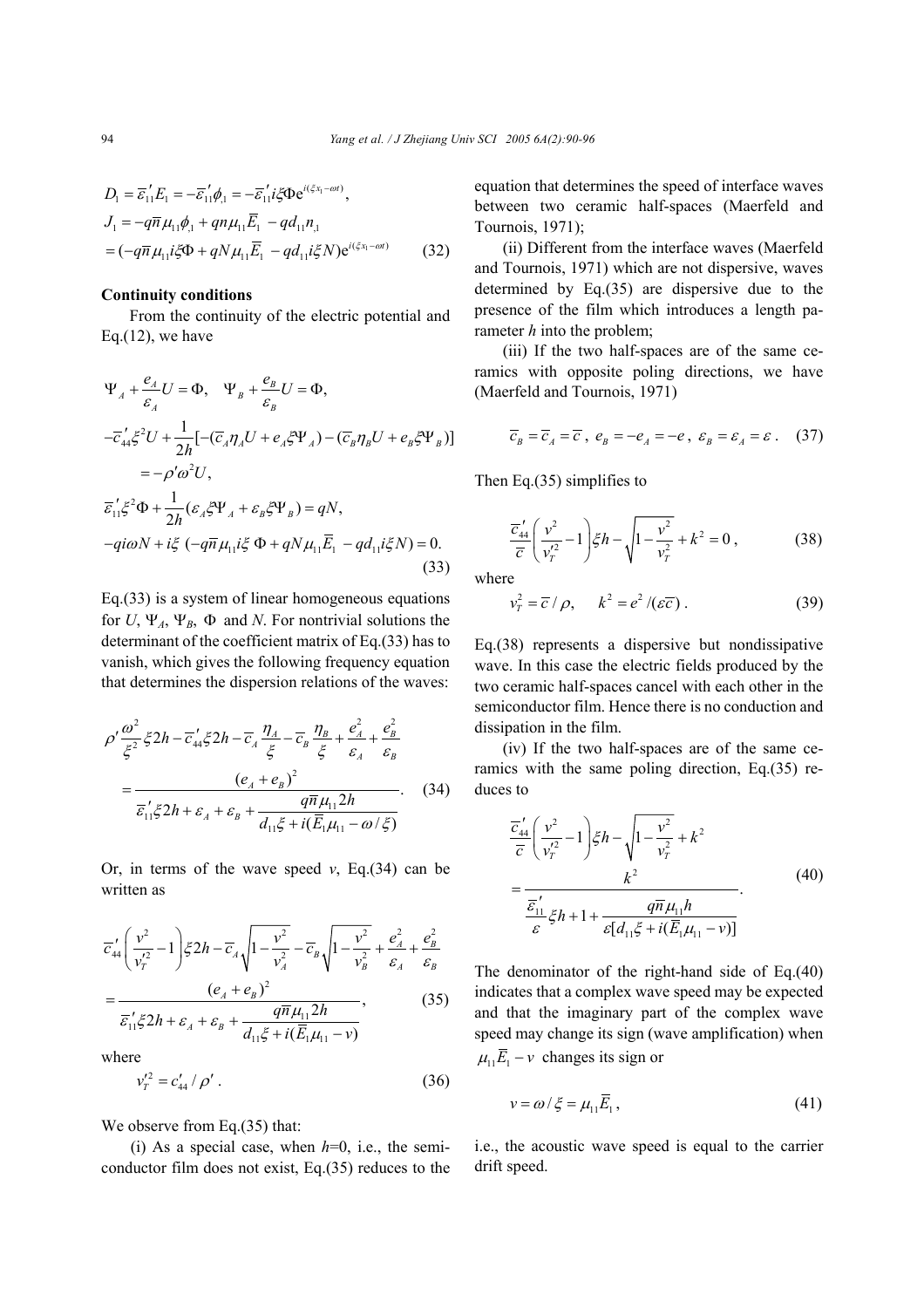## NUMERICAL RESULTS

For numerical results we consider Eq.(40). When semiconduction is small, Eq.(40) can be solved by an iteration or perturbation procedure. As the lowest (zero) order of approximation, we neglect the semiconduction and denote the zero-order solution by  $v_{(0)}$ . Then from Eq.(40)

$$
\frac{\overline{c}'_4}{\overline{c}} \left( \frac{v_{(0)}^2}{v_T'^2} - 1 \right) \xi h - \sqrt{1 - \frac{v_{(0)}^2}{v_T^2}} + k^2 = \frac{k^2}{\frac{\overline{\varepsilon}'_1}{\varepsilon} \xi h + 1}, \qquad (42)
$$

which determines  $v_{(0)}$ . For the next order we substitute  $v_{(0)}$  into the right-hand side of Eq.(40) and obtain the following equation for  $v_{(1)}$ 

$$
\frac{\overline{c}_{44}'}{\overline{c}} \left( \frac{v_{(1)}^2}{v_T'^2} - 1 \right) \xi h - \sqrt{1 - \frac{v_{(1)}^2}{v_T^2}} + k^2
$$
\n
$$
= \frac{k^2}{\frac{\overline{\varepsilon}_{11}'}{\varepsilon} \xi h + 1 + \frac{q \overline{n} \mu_{11} h}{\varepsilon \left[ d_{11} \xi + i \left( \overline{E}_1 \mu_{11} - v_{(0)} \right) \right]}}
$$
\n(43)

which suggests a wave that is both dispersive and dissipative.

For the ceramic half-spaces consider PZT-5H with  $\rho_0$ =7500 kg/m<sup>3</sup> and (Auld, 1973)

$$
c_{11}=12.6, c_{33}=11.7, c_{44}=2.30,
$$
  
\n
$$
c_{12}=7.95, c_{13}=8.41\times10^{10} \text{ N/m}^2, c_{66}=(c_{11}-c_{12})/2,
$$
 (44)  
\n
$$
e_{15}=17.0, e_{31}=-6.5, e_{33}=23.3 \text{ C/m}^2,
$$
  
\n
$$
\varepsilon_{11}=1700 \varepsilon_0, \varepsilon_{33}=1470 \varepsilon_0, \varepsilon_0=8.854\times10^{-12} \text{ farads/m}
$$

For silicon with  $\rho_0 = 2332 \text{ kg/m}^3$ , we have (Hellwege and Hellege, 1979; Lide, 2001-2002)

$$
c'_{11} = 16.57, \ c'_{44} = 7.956, \ c'_{12} = 6.39 \times 10^{10} \text{ N/m}^2, \quad (45)
$$
  

$$
c'_{11} = 11.8 \varepsilon_0.
$$

The mobility of electrons and holes of silicon at 300 °K are (Navon, 1986)

$$
\mu_n = 1500, \ \mu_p = 480 \text{ cm}^2 / \text{V} - \text{sec.}
$$
 (46)

The diffusion constants can be determined from the

Einstein relation (Navon, 1986)

$$
D = \frac{kT}{q_e} \mu \,,\tag{47}
$$

where  $T$  is the absolute temperature, and  $k$  the Boltzmann constant. At room temperature  $kT/q_e$ = 0.026 V (Navon, 1986) where  $q_e$ =1.602×10<sup>-19</sup> coulomb is the electronic charge.

We plot the real parts of  $v_{(0)}$  and  $v_{(1)}$  versus  $\xi$  in Fig.3. The dimensionless wave number *X* and the dimensionless wave speed *Y* of different orders are defined by

$$
X = \xi / \frac{\pi}{2h}, \ Y_{(0)} = v_{(0)} / v_T, \ Y_{(1)} = \text{Re}\{v_{(1)}\} / v_T \tag{48}
$$

 $\gamma$  is a dimensionless number given by

$$
\gamma = \mu_{11} \overline{E}_1 / v_T \tag{49}
$$

which may be considered as a normalized electric field. It represents the ratio of the electron drift velocity and the speed of the shear acoustic wave. Because of the use of the thin film equations for the semiconductor layer, our solutions are valid only when the wavelength is much larger than the film thickness  $(X \le 1)$ . It can be seen that semiconduction causes dispersion. This conduction induced dispersion varies with the dc biasing electric field.



Fig.4 shows the imaginary part of  $v_{(1)}$  versus  $X = \gamma$ .  $\lambda = 2\pi/\xi$  is the wave length. The dimensionless number describing the decaying behavior of the waves is defined by